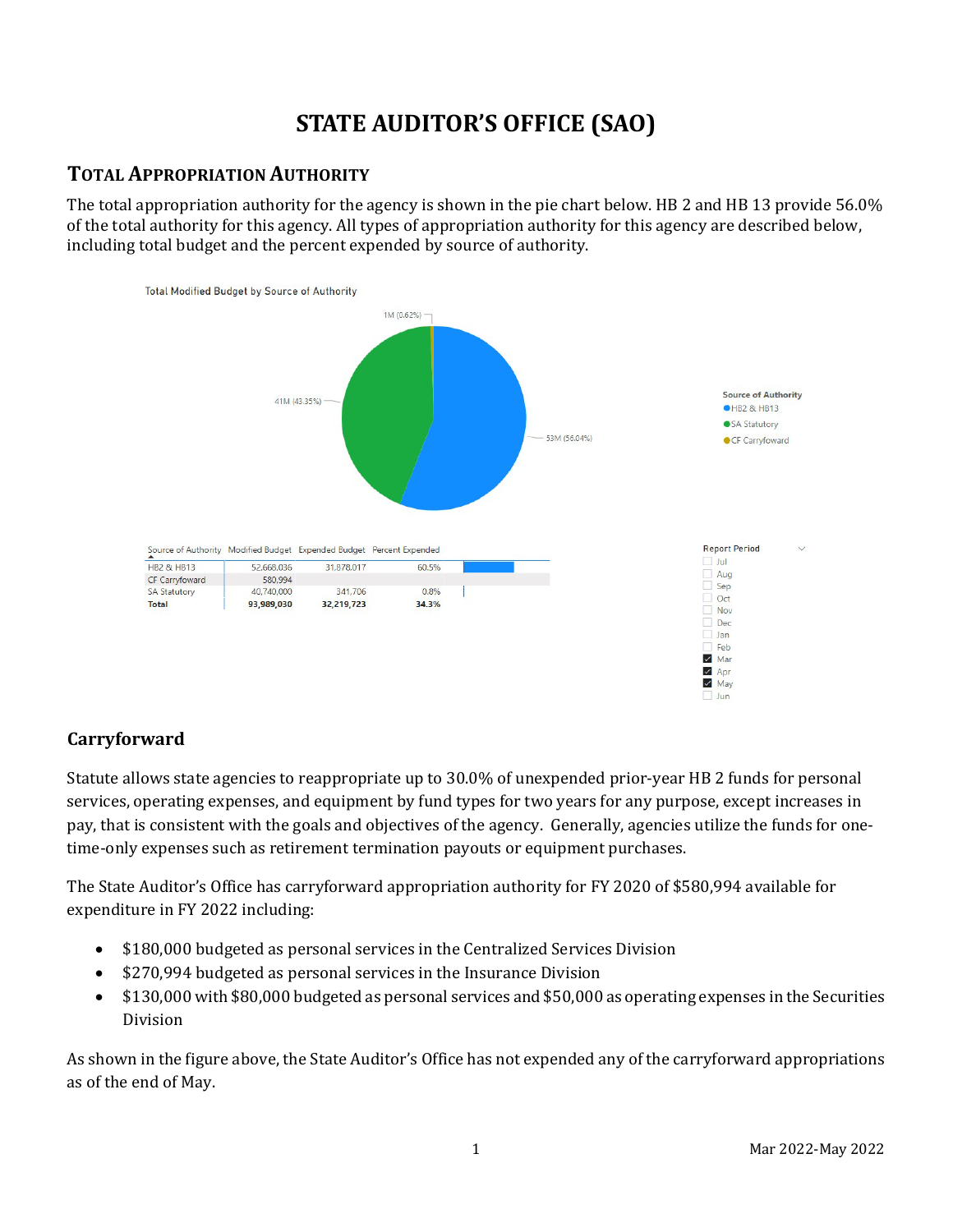### **Statutory Appropriations**

The State Auditor's Office is responsible for passing through funding for local police and firefighter retirement programs. The retirement programs are funded from general insurance (33-2-705, MCA) and firefighter insurance premium taxes (50-3-109, MCA). The premium taxes are deposited into the general fund and then a portion is transferred to the State Auditor's Office for distribution to local governments. In FY 2022, SAO is budgeted for the following pension distributions to local governments:

- \$18.0 million for municipal police retirement contributions
- \$18.4 million for municipal firefighter retirement contributions
- \$440,000 for firefighter relief association contributions
- \$3.0 million for volunteer firefighter retirement contributions
- \$300,000 for city police retirement fund contributions

Historically the majority of the payments are made in the last quarter of the fiscal year.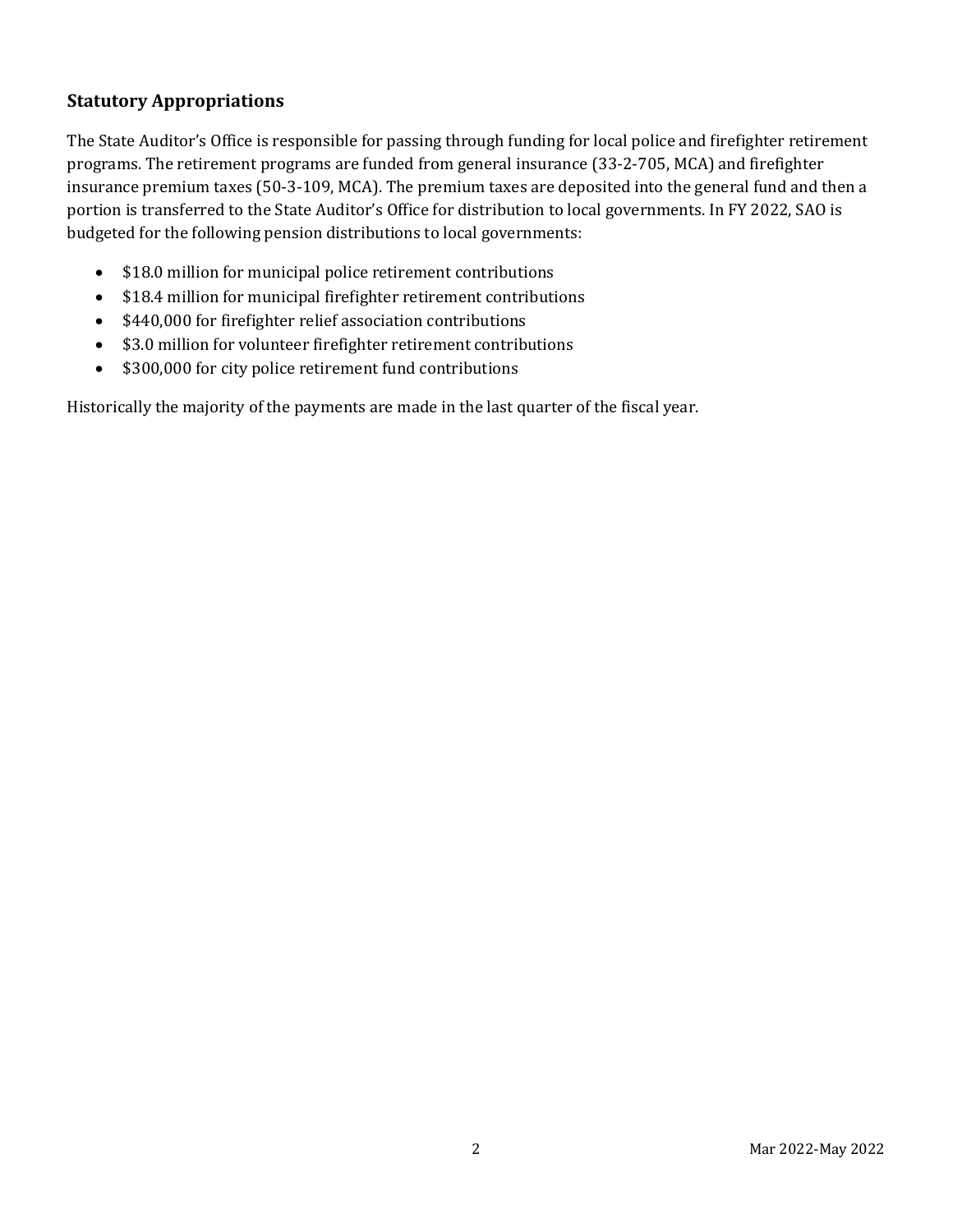# **HB 2 BUDGET MODIFICATIONS**

The following chart shows the HB 2 budget as passed by the legislature, including the pay plan, and the HB 2 modified budget from March 1, 2022 through May 31, 2022. Net modifications to the budget include operating plan changes from one expenditure account to another, program transfers, reorganizations, and agency transfers of authority. The positive modifications and negative modifications are shown by program, expenditure account, and fund type.

| Legislative Budget Compared to Modified Budget - HB 2 Only |                                 |                         |                   |  |
|------------------------------------------------------------|---------------------------------|-------------------------|-------------------|--|
| Agency Name                                                | March Modified<br><b>Budget</b> | June Modified<br>Budget | Net Modifications |  |
| <b>State Auditor's Office</b><br>F.                        | 52,668,036                      | 52,668,036              | 0                 |  |
| <b>CENTRAL MANAGEMENT</b>                                  | 2,046,668                       | 2,055,848               | 9.180             |  |
| <b>INSURANCE</b>                                           | 49,272,265                      | 49,272,265              |                   |  |
| <b>SECURITIES</b>                                          | 1,349,103                       | 1,339,923               | $-9.180$          |  |
| Total                                                      | 52,668,036                      | 52,668,036              | 0                 |  |

| Acct & Lvl 1 DESC                              | March Modified<br>Budget | June Modified<br>Budget | <b>Net Modifications</b> |  |
|------------------------------------------------|--------------------------|-------------------------|--------------------------|--|
| <b>E</b> 61000 Personal Services               | 6.314.390                | 6,314,390               |                          |  |
| $\boxplus$ 62000 Operating Expenses            | 2,308,769                | 2,308,769               |                          |  |
| $\boxplus$ 63000 Equipment & Intangible Assets | 7.994                    | 7.994                   |                          |  |
| $\boxplus$ 66000 Grants                        | 44.031.143               | 44,031,143              |                          |  |
| ⊞ 69000 Debt Service                           | 5,740                    | 5,740                   |                          |  |

| Fund Type                          | March Modified<br>Budget | June Modified<br>Budget | Net Modifications |  |
|------------------------------------|--------------------------|-------------------------|-------------------|--|
| $\boxplus$ 02 State/Other Spec Rev | 18.568.036               | 18,568,036              |                   |  |
| □ 03 Fed/Other Spec Rev            | 34,100,000               | 34,100,000              |                   |  |

The State Auditor's Office transferred \$9,180 and 0.50 FTE in personal services from Securities to Central Management. The position was reclassified to a human resource assistant.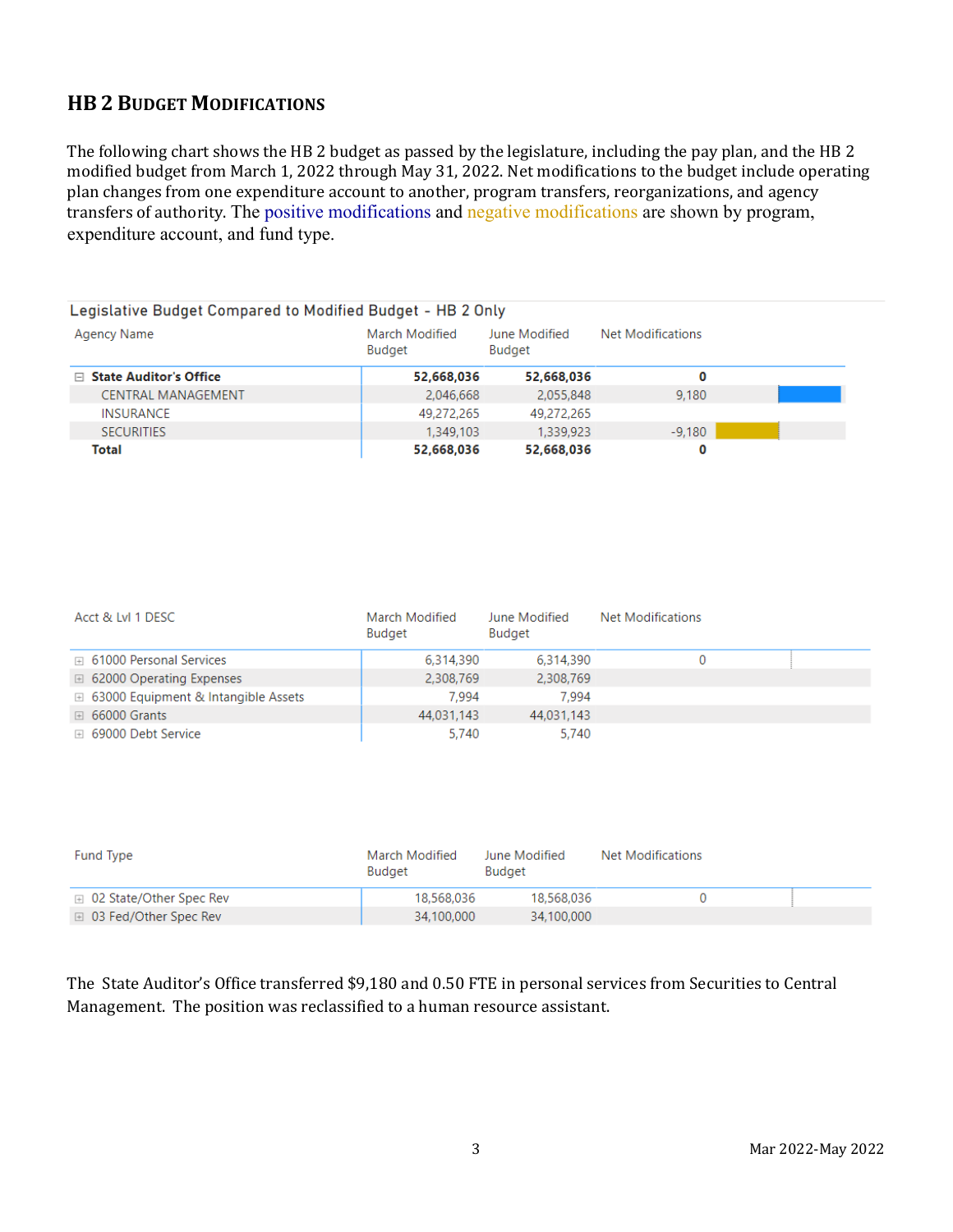# **HB 2 APPROPRIATION AUTHORITY**

The following chart shows the appropriated budget for the agency compared to expenditures through May 31, 2022.



The State Auditor's Office is funded in FY 2022 with:

- 35.3% state special revenues generated from insurance licensure fees, examination fees, health insurance plan premiums, penalties, and portfolio notice filing fees
- 64.7% federal special revenues, which are received for the Montana Reinsurance Program. The Montana Reinsurance Program utilizes annual assessments on health insurance plan premiums, deposited into the state special revenue fund, as a match for federal funds. Both the state and federal special revenues are used to offset expenses of health insurers associated with high cost individuals who incur high cost claims

#### **Personal Services**

Personal services make up 12.0% of the modified HB 2 budget in FY 2022. As of May 31, 2022, SAO has expended 80.1% of its personal services budget.

The following chart shows the positions within the agency that are vacant as of May 1, 2022.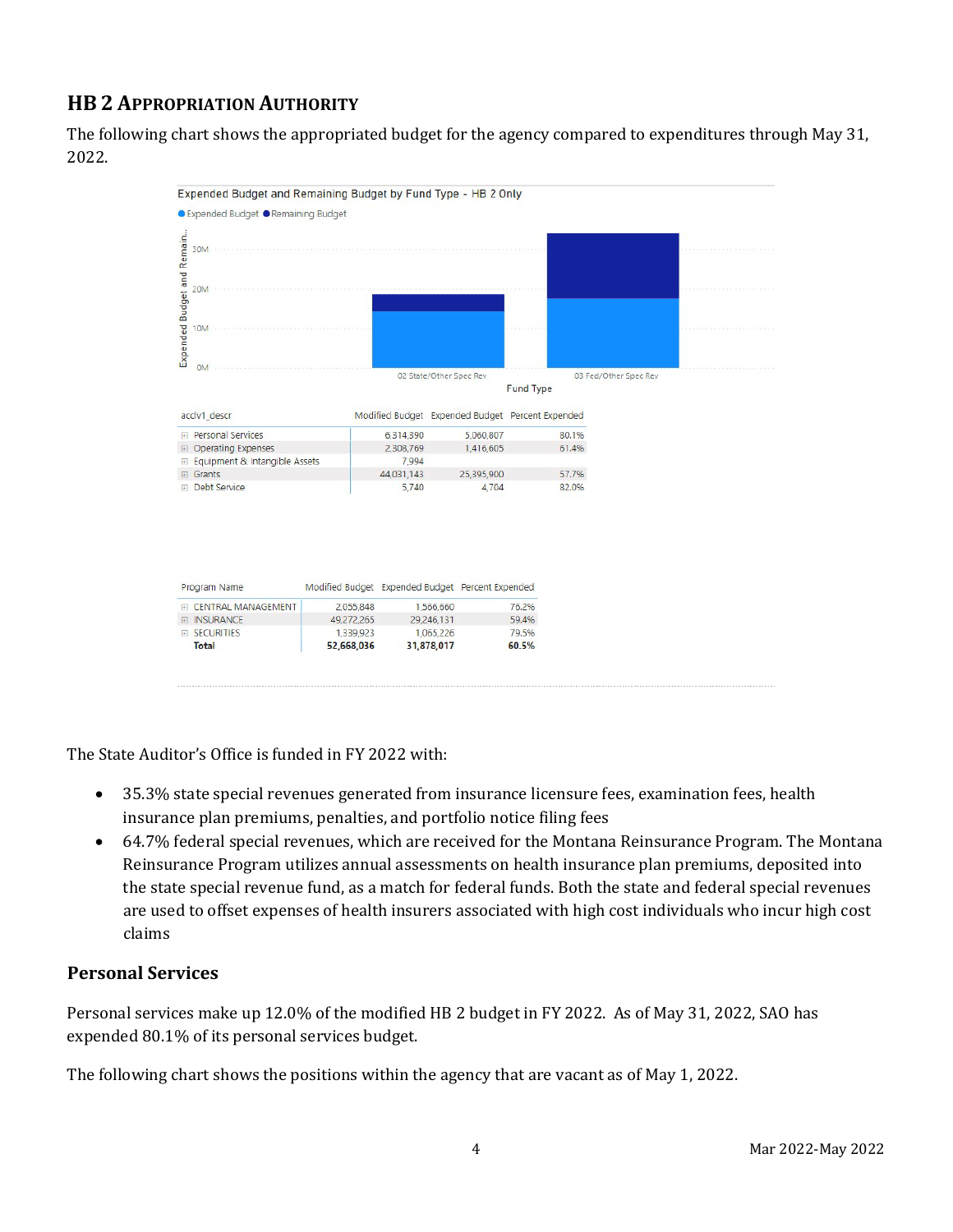

As shown above, 17.5% of the HB 2 FTE are vacant as of May 1, 2022, with:

- 3.50 FTE of 15.50 FTE, or 22.6%, vacant in the Central Management Division including an administrative assistant, an information technology (IT) systems administrator, a computer systems analyst, and a human resource assistant. Since May 1, the SAO has filled the administrative assistance. The SAO is currently evaluating staffing and may fill the remaining vacancies in FY 2023
- 6.00 FTE of 44.00 FTE, or 13.6%, vacant in the Insurance Division including the Deputy Chief Counsel, a compliance specialist, a financial examiner, an actuary, an insurance claims examiner, a lawyer, and one exempt staff position. Since May 1, the SAO has filled the Deputy Chief Counsel, compliance specialist, financial examiner, and the lawyer positions. SAO anticipates filling the insurance claims examiner position by the end of June and the actuary in FY 2023
- 3.00 FTE of 12.00 FTE, or 25.0%, vacant in the Security Division including a financial examiner, and two exempt staff positions. SAO anticipates filling the financial examiner in FY 2023

#### **Next Steps for Personal Services Reporting**

In upcoming Quarterly Financial Reports, the LFD will begin the process of a more comprehensive look at personal services. The LFD will compare two executive "snapshots" -- July 2020 and July 2022. The analysis will identify adjustments adopted by the legislature in 2021 and modifications made by the agencies, within the confines of budget law.

The September Quarterly Financial Report will provide the complete comparison from July 2020 to July 2022. Ultimately, the analysis will result in a description of all the components that will be part of the executive's decision package one (DP 1) 2025 biennium budget request. This work will prepare legislators for budget deliberations in the 2023 session. For a review of how DP 1 works and snapshot components, please read this [short brochure](https://montana.maps.arcgis.com/apps/Cascade/index.html?appid=23095fcf15754f4fb38b63c58a884b97) from 2019.

#### **Operating Expenses**

Operating expenses make up 4.4% of the HB 2 modified budget in FY 2022. As of May 31, 2022, SAO has expended 61.4% of its operating expenses budget.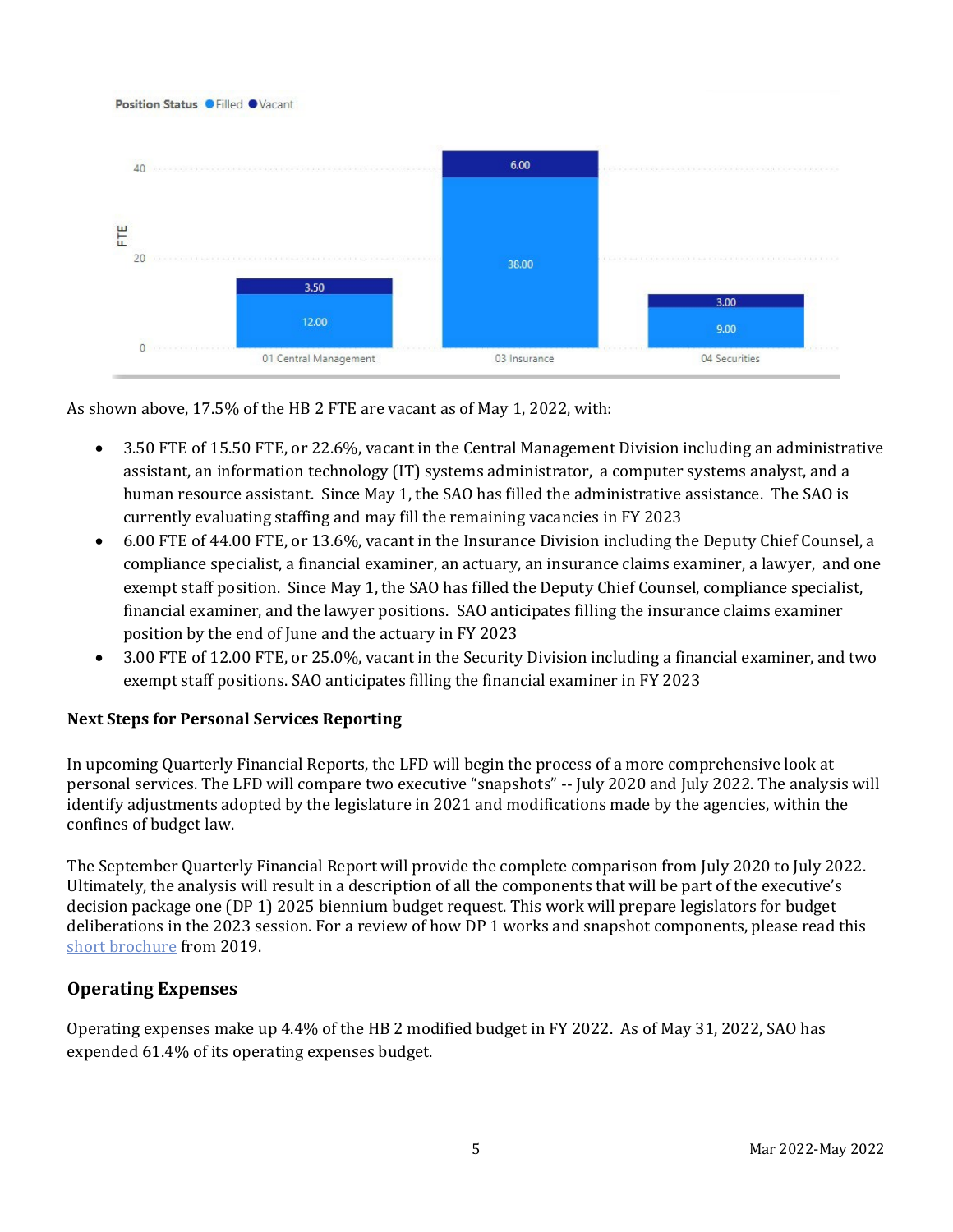#### **Grants**

The 2019 Legislature enacted SB 125, which established the Montana Reinsurance Program (MRP). State special revenue of \$9.9 million and federal special revenue of \$34.1 million for MRP is appropriated in FY 2022.

MRP lowers premium rates by limiting the liability of insurers for higher cost claims within a specific range, \$40,000 to \$101,750. The establishment of MRP required a Section 1332 waiver of the Affordable Care Act, which was granted by the Centers for Medicare and Medicaid Services (CMS) in August 2019. The waiver was authorized for calendar years 2020 through 2024.

MRP is funded through:

- 1.2% assessment on participating healthcare insurers
- Federal pass through funds granted by CMS

In FY 2021, the State Auditor's Office collected \$10,032,581 of state special revenue in assessments from participating healthcare insurers for high cost claims made in calendar year 2020. These funds were used to make reimbursements in FY 2022. The participating healthcare insurers had until August 15, 2021 (FY 2022) to submit claims to the MRP administrator for reinsurance payments. If the healthcare insurer incurred claim costs on a member above \$40,000 the insurer then was allowed to request reimbursement for 60.0% of the costs up to the cap of \$101,750.

As of May 31, 2022, the State Auditor's Office made \$25.4 million in reimbursement payments to participating healthcare insurers. The MRP reimbursements were paid using the following funds:

- \$7,818,990 in state special revenue
- \$17,576,911 in federal special revenue

State special revenue funding that is not utilized in any given year is used to lower assessments in future years. In FY 2022, the State Auditor's Office collected \$9,869,137 in assessments from participating healthcare insurers which will be used to make reimbursements for calendar year 2021. The following figure shows the revenues, expenditures, and fund balance for the reinsurance assessment state special revenue account in FY 2022.

| State Auditor's Office                              |                     |  |  |  |
|-----------------------------------------------------|---------------------|--|--|--|
| Reinsurance Assessment                              |                     |  |  |  |
| FY 2022 through May 31                              |                     |  |  |  |
| Beginning Fund Balance \$10,038,803                 |                     |  |  |  |
| Revenues                                            | 9,877,825           |  |  |  |
| Expenditures<br>Grants<br><b>Total Expenditures</b> | 7,818,990           |  |  |  |
| <b>Ending Fund Balance</b>                          | <u>\$12,097</u> ,63 |  |  |  |